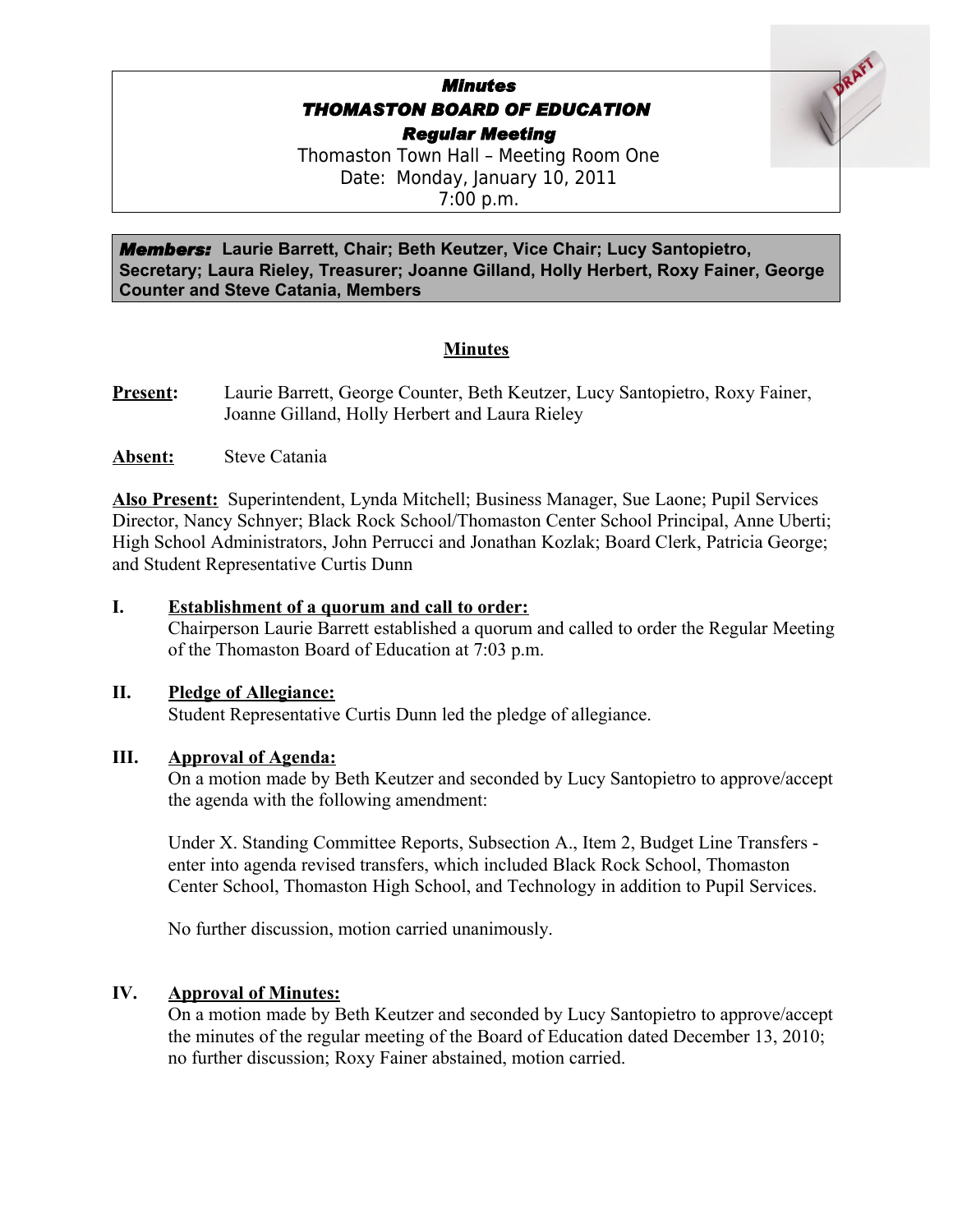## **V. Student Presentations:**

Student Representative Curtis Dunn reported on upcoming activities at the high school, which included a dance and Ping Pong tournament. Curtis also spoke about the recent Challenge Day program stating that is was a "really great learning experience."

## **VI. Communications:**

Item B: Resignations/Exit Interviews:

Superintendent Mitchell met with Ms. Karen Sandor, who recently resigned from her position as Spanish teacher at the high school. Ms. Sandor has accepted a position in Woodbury which will be closer to her residence. Additionally, Ms. Sandor will receive a higher salary and is hoping to serve in the capacity of teacher-level curriculum coordinator.

Item G: Correspondence In a letter to Nancy Wolfe at CREC, Superintendent Mitchell stated that "the Center for Creative Youth Program at Wesleyan represents an outstanding opportunity for students to work in a pre-college environment that focuses on the arts. We were very fortunate to have Cameron Chaplen… as a resident in the Weslyan Program". Ms. Mitchell noted that although the program is expensive, she is hoping to hang onto it.

#### Item H. 2011/2012 School Calendar On a motion made by Beth Keutzer and seconded by Lucy Santopietro to approve/accept the 2011/2012 school district calendar as presented; no further discussion; motion carried unanimously.

# **VII. Superintendent's Report:**

- A. Student of the Month- January: Patrick Neumann is scheduled to attend a rotary luncheon on Thursday, January  $13<sup>th</sup>$ . Ms. Mitchell will provide details of his resume at the next Board meeting.
- B. Regional Cooperation: Superintendent Mitchell along with Superintendents and Business Managers from Wolcott and Plymouth continue their conversations regarding sharing services as a cost saving measure. Most recent conversations were related to transportation.
- C. CABE Administration of Medication Update: Superintendent Mitchell indicated that there will be changes in the administration of medication that will eventually affect the district's policy.

# **VIII. Business Manager's Report:**

Board member, George Counter had several questions relating to Ms. Laone's report, specifically, he addressed the Job Funds monies. He had questions regarding the School Resource Officer at the high school and the Media Specialist, a split position between Black Rock School and Thomaston Center School.

Principal Perrucci is still working out the details for the school resource officer, which has been changed to a Community Outreach position.

Principal Uberti indicated that she has had difficulty hiring a Media Specialist but she continues her efforts.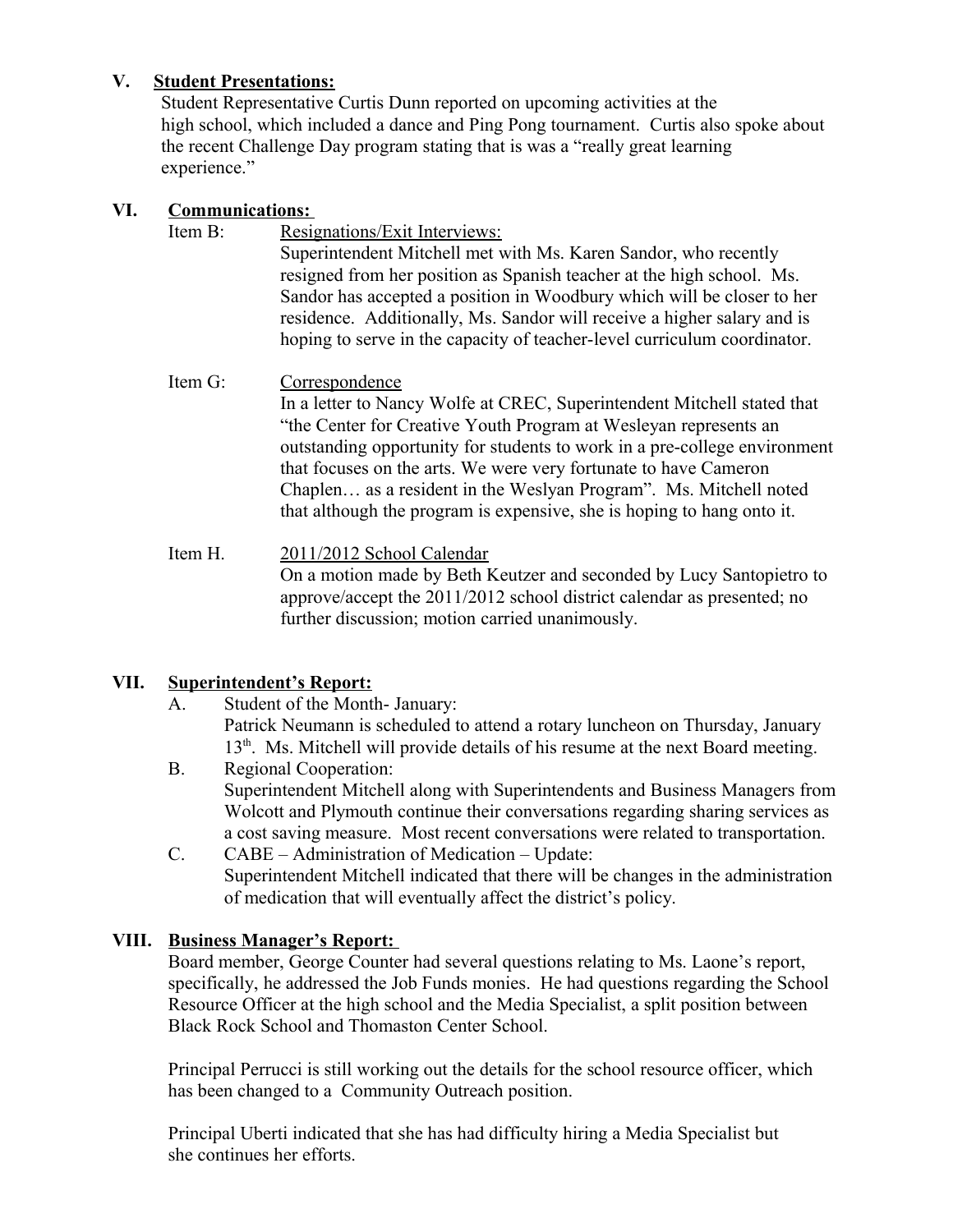## **IX. Administrators' Reports:**

- A. Pupil Services Director, Nancy Schnyer
	- Ms. Schnyer reiterated some of the material contained in her written report. In particular she highlighted the recent completion and submission of a NAEYC Early Childhood programs report, the upcoming preschool open house and SEDAC-G grant work.

## B. High School Principal, John Perrucci

Principal Perrucci was scheduled to provide a study presentation on the current grading policy but chose to provide a summary in lieu of. He also spoke to the Board regarding a new course he would like to implement at the high school titled "Playwright and Production". This course is still in the planning phase. Additionally he spoke about about the recently submitted NEASC report as well as other items contained in his written report.

C. Two Schools Principal (BRS and TCS), Anne Uberti Principal Uberti is currently in the planning phase of linking K-6 to the high school.

On a different note, she was mostly excited about the number of students who have signed up to take instrument lessons at the Center school. The number of students is currently in the vicinity of 50.

## **X. Standing Committee Reports:**

- A. Budget:
	- 1. Summary by Budget Line Y-T-D expenditures
	- 2. Budget Line Transfers
	- 3. 2011/2012 Proposed Pre-K Tuition

On a motion made by Laura Rieley and seconded by Beth Keutzer to approve/accept items 1through 3 as presented; no further discussion; motion carried unanimously.

- 4. 2010/2011 Six Months Ended Financial Summary December 31, 2010 Written report as presented.
- B. Curriculum and Instruction: n/a
- C. Maintenance/Facilities:
	- 1. Building Energy Audits

On a motion made by George Counter and seconded by Lucy Santopietro to approve/accept energy audits;

## Further Discussion:

It was the consensus of the Board to move forward with the audit portion of the program at this point in time.

Business manager Sue Laone reiterated that if the Board chooses to move forward with the program once the audits have been completed, the savings realized through the program would then be used for enhancements.

Motion carried unanimously.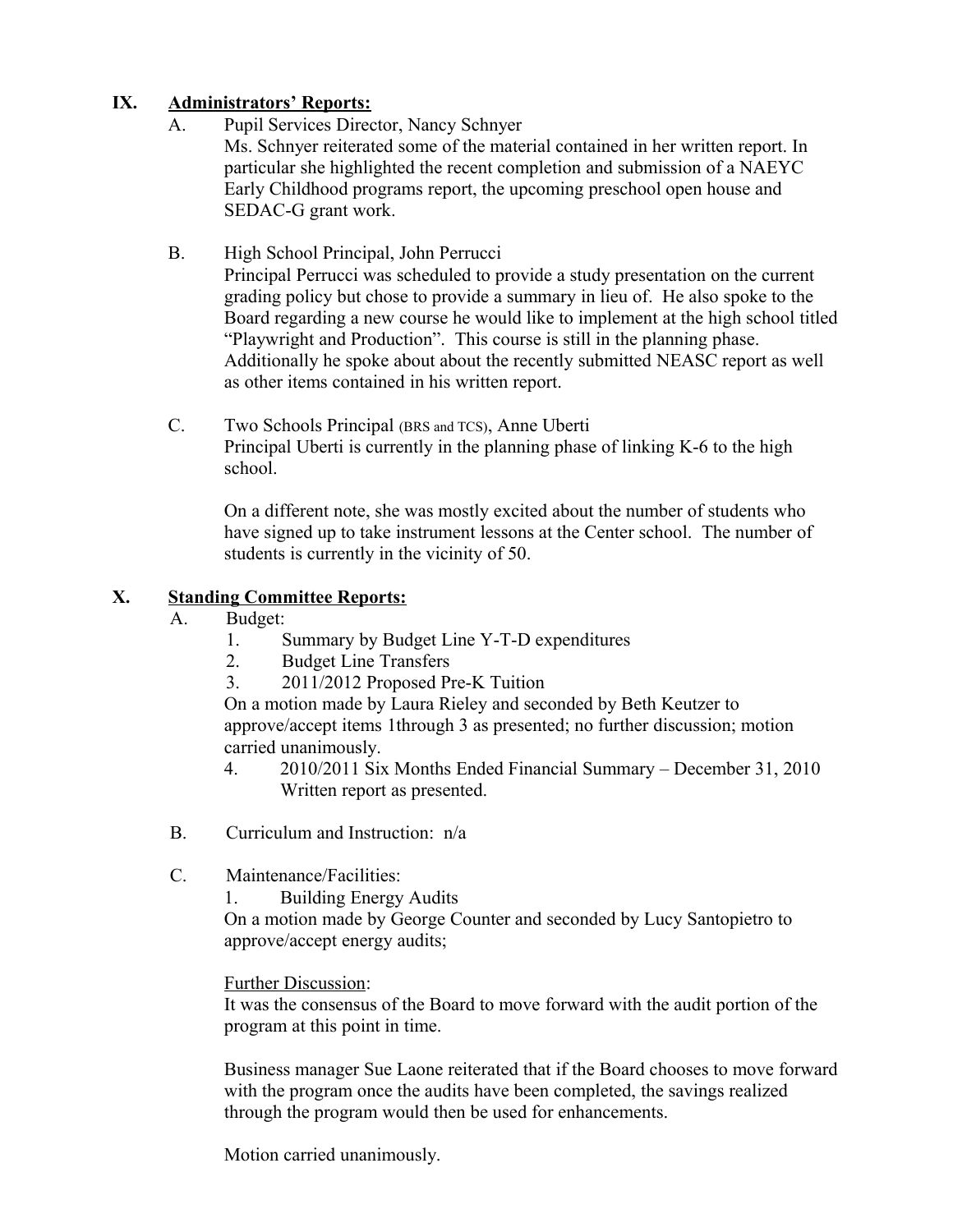- D. Technology:  $n/a$
- E. Personnel: n/a
- F. Transportation: n/a
- G. Athletics: n/a
- H. Long Range Task Force/Building Committee: n/a
- I. Policy:
	- 1. Lice Protocol to Thomaston BoE Policy:
		- **On a motion made by /George Counter and seconded by Lucy Santopietro to approve/accept the lice policy as presented; no further discussion; motion carried unanimously.**
	- 2. Recommended Policy Amendments Connecticut State Department of Education Superintendent Mitchell noted that there will be policy amendments to address down the pike.
	- 3. School Climate Improvement & Bullying Prevention School Social Worker Rose McLaughlin and Intern Jessica Marini provided a follow up Powerpoint presentation from a Kevin Jennings'conference they recently attended on the topic of Bullying. They also spoke to the Board about the Second Step program at the high school as well as the recent Challenge Day anti bullying program. Assistant Principal, Jonathan Kozlak publicly thanked all those who participated is this well received initiative.
	- 4. Flu Protocol 2011/2012 update (informational piece)
	- 5. Social Networking
	- 6. Internet Computer Use Items 5 and 6 are topics that Superintendent feels would be necessary to include on future agendas.
	- 7. Food Allergy (informational)
- J. Government Relations: n/a
- K. Affiliations: n/a
- L. Legislation:
	- 1. Health Related Legislative Changes

Superintendent Mitchell provided a piece from the state regarding health related changes and how they will ultimately impact the district.

# **XI. Public Participation:** n/a

## **XII. Old Business:**

A. Phone System Update

Technology Coordinator, Tim Polowy was on hand to field questions from the Board regarding the phone systems in all three schools. The immediate plan is to